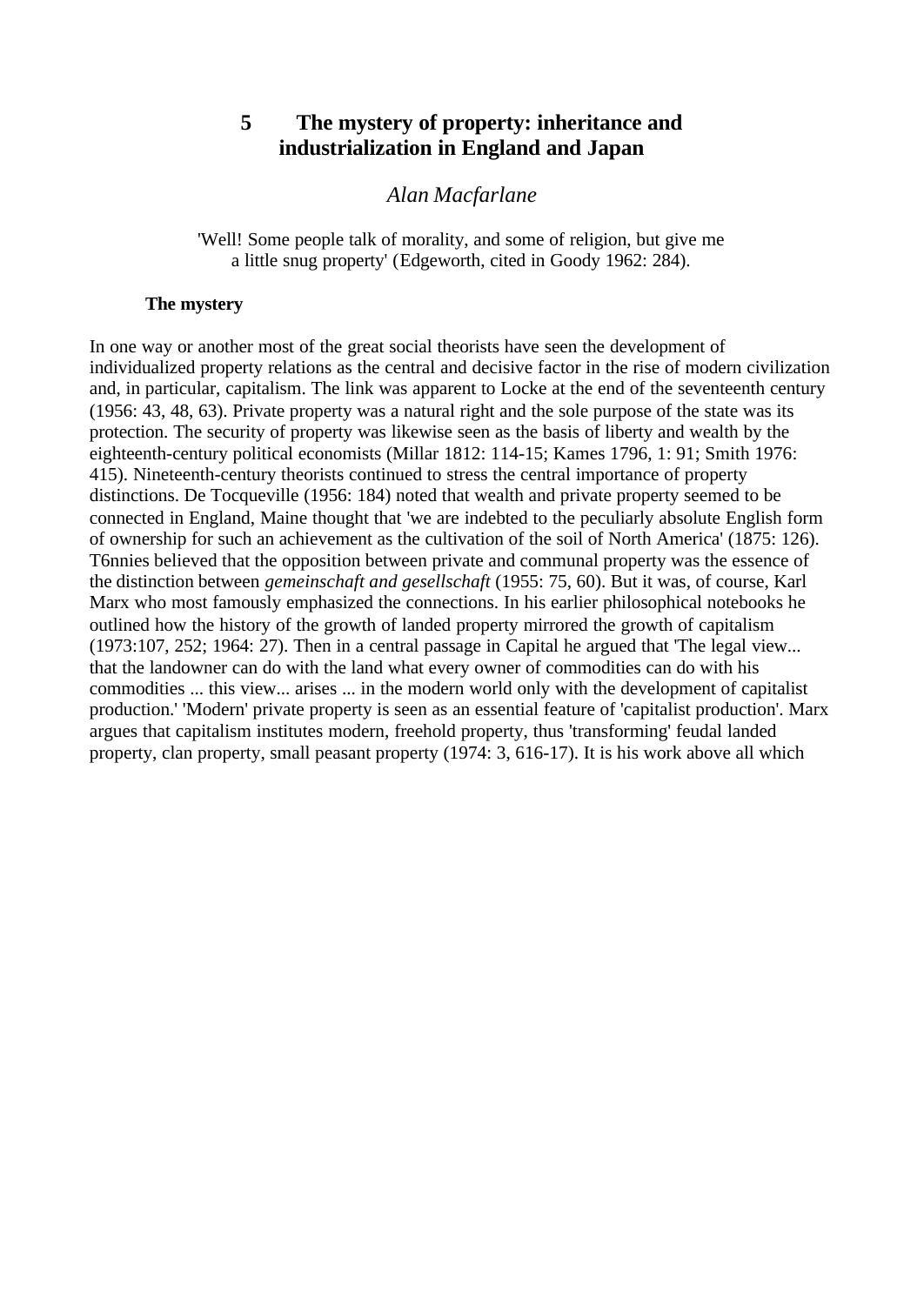has led writers such as Mann to talk of 'that single universalistic, diffuse set of property power relations we know as capitalism' (in Baechler *et al*. 1988: 18).

These views of the nature and importance of private property have continued in the twentieth century. Anderson (1974: 424-9) sees the development of private property as central to the origins of modern capitalism. Jones stresses, as Locke, Kames and others did, the necessity for security of private property for economic growth. He suggests that: 'Economic development in its European form required above all freedom from arbitrary political acts concerning private property' (1981: 85; cf. 93, 165 for the contrast).

It thus seems clear that the development of secure private property has had immense consequences. But how and why did it emerge? It is here that the mystery lies, for as yet there has been no satisfactory explanation for this puzzling phenomenon.

For those who speculated most deeply on the subject from the middle of the eighteenth century the puzzle could be solved by some version of a necessary development or evolutionary *tendency*. For eighteenth-century thinkers, the sense of private property was both innate and justified. It was a seed present in all primitive societies which would finally grow into what had emerged in favoured parts of north-western Europe. Kames believed that 'Among the senses inherent in men, the sense of property is eminent' (1976, 1: 86). Locke had written that the origins of property rights was in labour: 'As much land as a man tills, plants, improves, cultivates and can use the product of, so much is his property' (1956: 17). Adam Smith echoed this: 'The property which every man has in his own labour, as it is the original foundation of all other property, so it is the most sacred and inviolable' (1976: 136). The writers of the second half of the nineteenth century inherited this concept of the inevitable and natural evolution towards private property. Maine originally developed his famous ideas of the movement from communal to individual property in *Ancient Law* (1890: 244 ff.). He gave this flesh in his later works. Yet, despite all his wide-ranging speculation, he was not able to provide a solution to the mystery. He sensed that the growth of new views of property was somehow linked in the West to the developments after the fall of the Roman Empire, and in particular the development of feudalism, a system which 'had somehow been introduced into the Western world by the barbarous conquerors of Roman imperial territories' (Maine 1901: 149). Morgan likewise accepted an evolutionary view, arguing that the concept of private property was absent in the simplest societies: 'commencing at zero in savagery, the passion for the possession of property, has now become dominant

105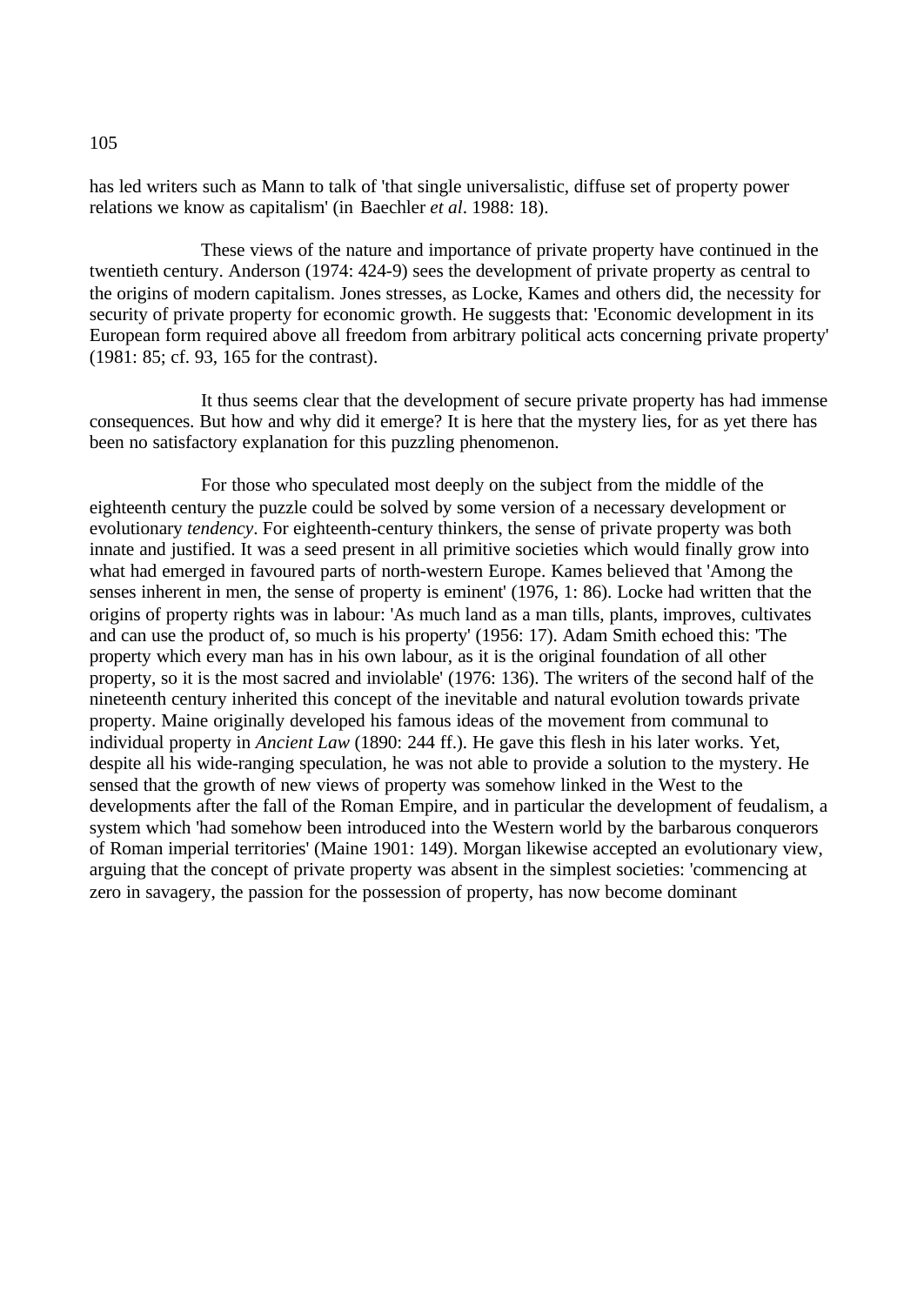over the human mind in civilized races' (1877: vii). It was Marx who most powerfully expressed the sequence. His evolutionary views of a movement from 'tribal' (communal) through 'ancient' (communal and state), to 'feudal' (or estate) to capitalist private property, with some odd exceptions such as the 'oriental' (Asiatic) and 'slavonic' are scattered throughout his voluminous writings. The important point is that for Marx there is no real puzzle insofar as we know that this movement, which gradually made the unit holding property both smaller and more individual, both happened and had to happen. Even Weber, with all his realization of the peculiarities of the West, does not help us much in understanding how private property emerged beyond suggesting that 'money is the father of private property' (1961: 179) and that new property relations were somehow linked to the rise of cities in the West.

While such an approach allows the mind to rest from the task of explaining the emergence of private property there has been increasing awareness of anomalies in die paradigm. One of these was recognized by both Marx and Weber. If there was this natural tendency why had most of the world's population managed to avoid it, namely all those who lived outside the charmed circle of north-western Europe and America? As information increased, it became apparent that the natural progression had *not* happened in most of Africa, Asia, the Pacific, Eastern Europe and elsewhere. This could not be satisfactorily brushed aside with talk of the 'stationary' Asiatic mode of production.

A second difficulty was die discovery by historians and anthropologists that the simple sequence along a continuum from 'communal to individualist' property, most notably suggested by Morgan, was mistaken, or at best a half-truth. Of course, as many anthropologists have documented, concepts of highly individualized, absolute, property tend to be absent in many tribal societies. Indeed, as Gluckman wrote, in such societies in relation to ownership of land 'it is too simple to talk of them as marked by either communism or individualism' (1965b: 41). Some of the evidence for the complex situation in 'simpler' societies was summarized by Lowie. He reported, for example, that in the Torres Straits, 'Every rock and waterhole had its owner, the only common piece of common land being the village street' (1929: 216), and went on to add that a parent 'may deprive any of his children from a share in his estate' (ibid.: 232). Lowie effectively attacked the idea of 'primitive communism', though he admitted that collective ownership was indeed common (ibid.: 196 ff.). Later Forde emphasized what every anthropologist now knows: that private property is to be found in the very simplest hunter-gatherer groups (1946: 15, 29; cf. Woodburn, chapter 2). A

The mystery of property in England and Japan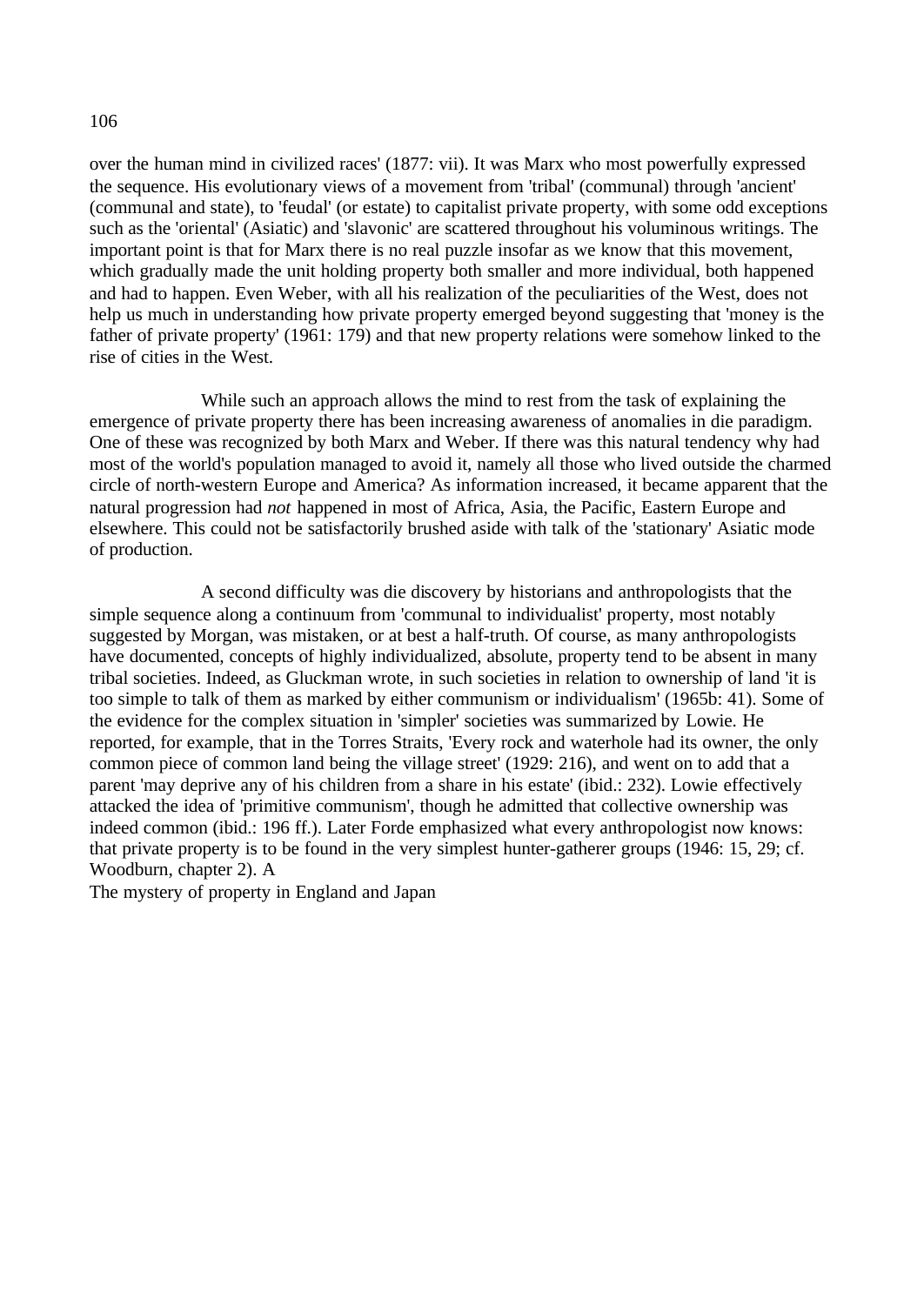similar undermining of a straight evolutionary path had been effected by Maitland. He showed that private rather than family ownership was characteristic of Anglo-Saxon England, which maintained 'the most absolute individualism' (Maitland 1921: 340, 346-7, 353).

The most interesting and wide-ranging recent theories put forward to explain the development of private property have been those of Jack Goody. Among the theories he considers are the following. He first draws attention (1977: 19) to the connection already noted by Morgan between individual property rights and a particular kinship terminology (Eskimo), which isolates the nuclear family. Secondly, Goody suggests that there may be a technological factor: the presence of the plough. He suggests, noting an overlap with an earlier theory of Vinogradoff, that the development of ploughing seemed to encourage private land ownership as land rather than labour became the scarce resource (1977: 6, 20, 33). A related argument put forward by Goody concerns the importance of population density. He notes an absence of individual rights in land where population is light, as in sub-Saharan Africa, and the reverse in Europe (1971: 29). More recently, Goody has added two further arguments. The first concerns the role of the Christian church, which protected individuals against the pressures of their family from the eighth or ninth centuries, and hence encouraged the idea of individual ownership of property (Goody 1983). Finally, there is a set of arguments concerning the effects of writing. For instance, Goody suggests that 'literacy permits or encourages' among other things the accumulation of landed property. More specifically, he argues that 'Writing was used to record personal loans ... but in no area was it of greater importance than in registering title to land' (1986: 19, 79).

All these points seem to provide necessary but hardly sufficient or determining causes. They may explain why private property did not develop in oral, lightly populated, hoecultivating societies, but when faced with the vast variations of property arrangements in Europe and Asia, the argument has to become more complex. Some of the difficulties of finding any correlation between population density and the forms of property for instance, were pointed out long ago by Sorokin (1928: 395-6), and it is not difficult to add to his counter-instances. Many parts of India or China, for example, had very dense populations, use of the plough and a stratum of literati, yet they were not notable for their development of individualized property. All they lacked was cognatic kinship, but it is difficult to see how this can be the cause of the difference, particularly if we even half accept Leach's famous suggestion (1961: 305) that 'kinship structure is just a way of talking about property relations'. How are we to proceed further? 'The classical theories are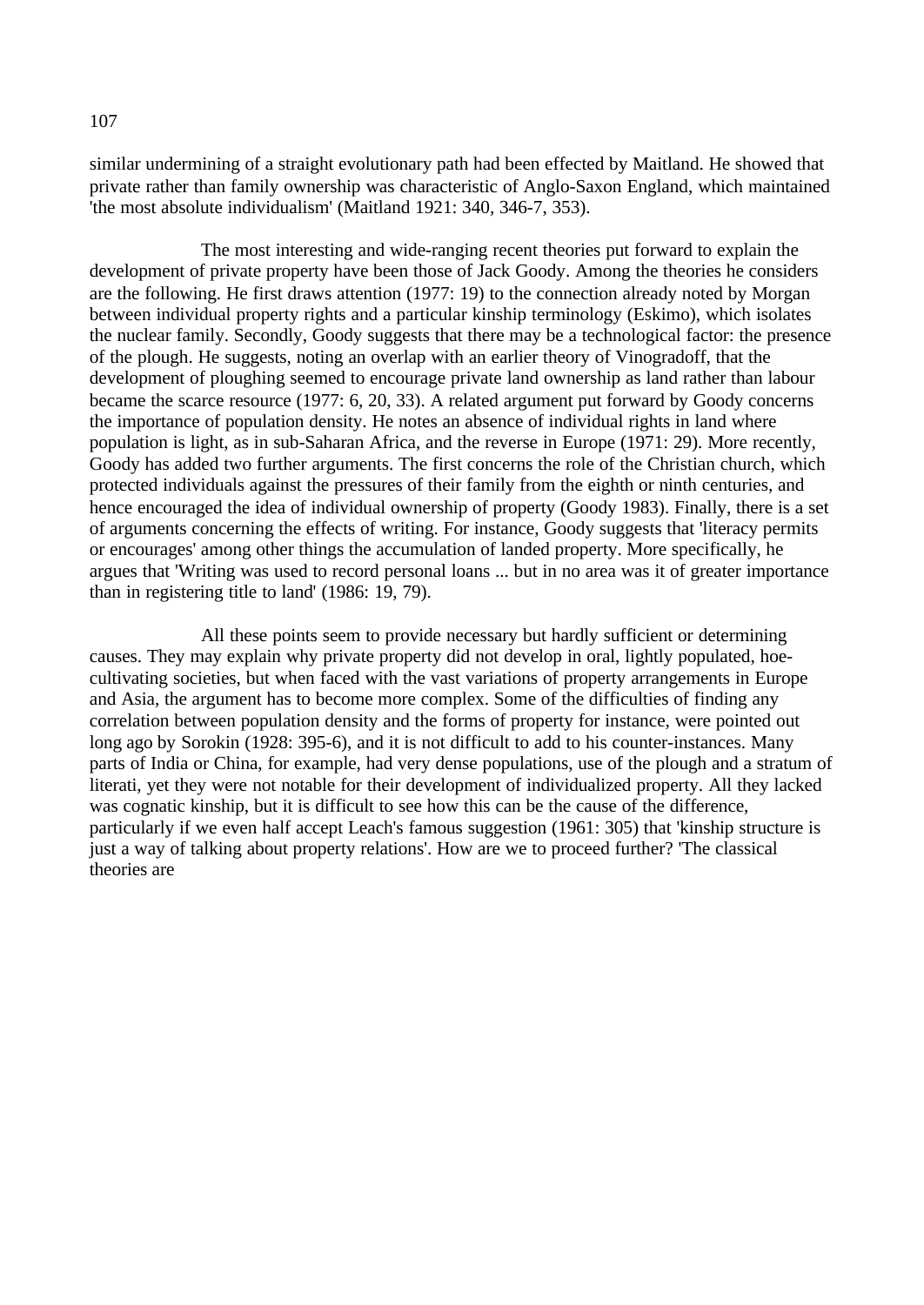unsatisfactory and die major twentieth-century theories, as synthesized by Goody, are clearly only a beginning. Let us start by looking at what Marx and others considered to be the earliest and classic case of the development of private property and its association with capitalism, namely England.

# **The case of England**

England is an extreme case, though there are some striking similarities with Holland. I have already dealt with the subject at length elsewhere (Macfarlane 1978, 1987: chs. 7, 8). 1 have argued that the widespread view that a revolutionary change in property relations took place in the sixteenth to eighteenth centuries, for the first time creating modem private property is far too simple. The medieval situation was long ago outlined by Maine, who suggested (1901) that the basic move to private ownership occurred in the later twelfth and thirteenth centuries. The central change was from concepts of divisible to indivisible property. By the application of the principle of primogeniture not only to the nobility but to ordinary people, 'a wholly new conception of landed property had arisen' (1901: 344). He even suggested an ingenious theory to account for the change, which incorporates political pressures, cattle raising and growing population pressure and hence an increase in the value of land (1901: 346 ff.). What Maine saw very clearly was that the growth of the conception of a particularly strong property in land was intimately associated with feudalism. What feudalism did was to substitute contract for status, in other words it placed artificial and political relations rather than blood relations at the centre of the social structure. Maine believed that the 'link between Lord and Vassal produced by Commendation is of quite a different kind from that produced by Consanguinity'. Without the destruction of the smaller kinship groupings, 'we should never have had the conception of land as an exchangeable commodity' (1875: 86-7). Marx picked up this hint when he wrote that 'feudal landed property is already essentially land which has been disposed of, alienated from men' (1963: 133).

Maine's insights were given precision and documentary support by Maitland, He showed that at every level by the thirteenth century, while recognizing the distinction between seisin/possession and property/best right (Pollock and Maitland 1923, 1: 146; 11: 29 ff.), strong property rights were very widespread. Ordinary tenants, holding by customary tenures, also had strong rights. 'We can produce no text of English law which says that the leave of the lord is necessary to an alienation by the tenant' (1908: 29). Thus there was freedom of alienation at the lower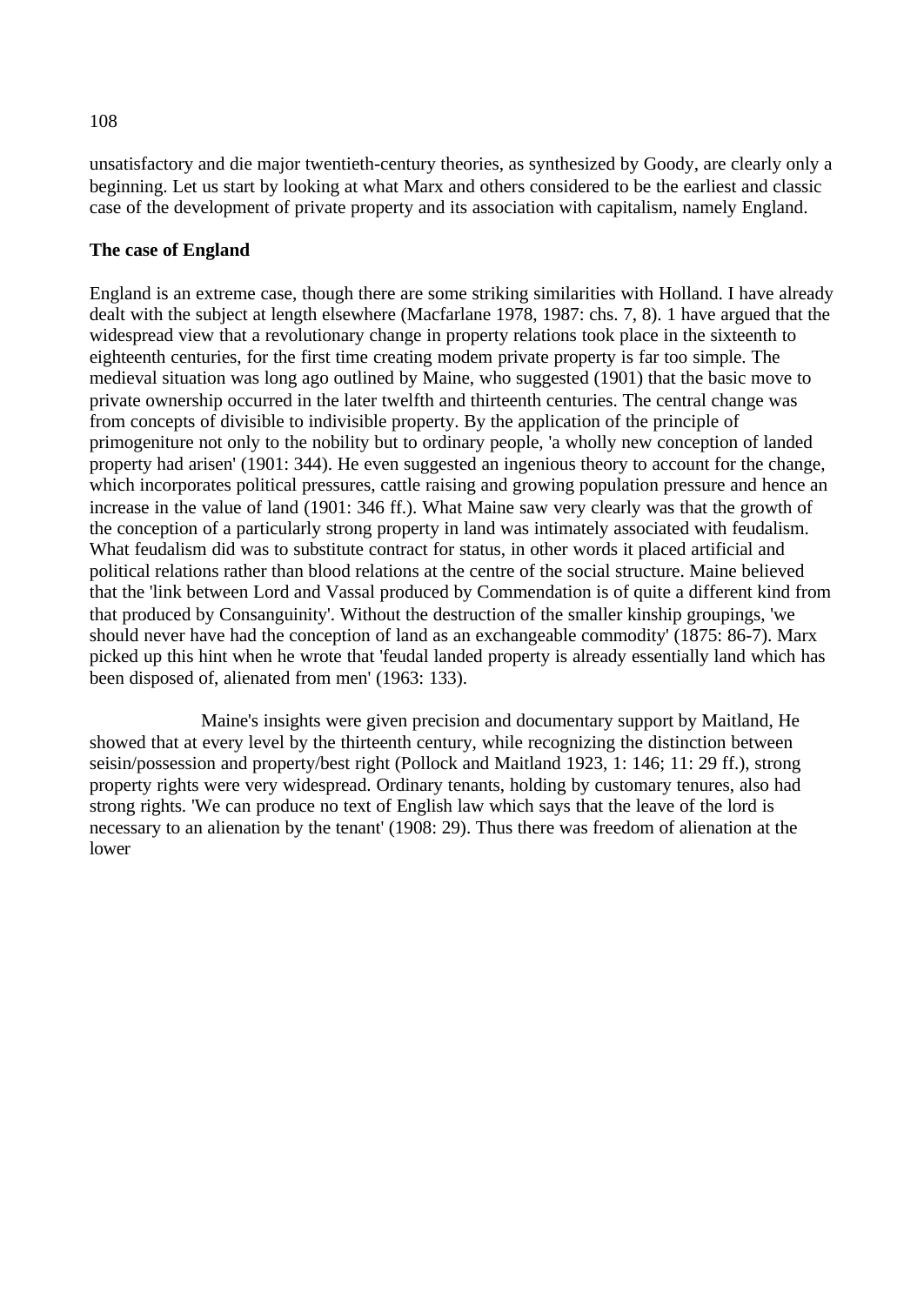# levels of society by the thirteenth century. Even those who were supposedly 'unfree', the serfs, could hold property and dispose of it almost as they wished. 'In relation to men in general, the serf may have land and goods, property and possession and all appropriate remedies' (1923, 1: 419). Hence it is not surprising to find that the 'plea rolls of Richard's reign and John's are covered with

In terms of*freehold* land, by the thirteenth century, English law was grasping Bracton's maxim *'nemo est heres viventis'* (no one is the heir of a living man). As Maitland summarized the situation:

Free alienation without the heir's consent will come in the wake of primogeniture. These two characteristics which distinguish our English law from her nearest Idn, the French customs, arc closely connected ... Abroad, as a general rule, the right of the expectant heir gradually assumed the shape of the *restrait lignager*. A landowner must not alienate his land without the consent of his expectant heirs unless it be a case of necessity, and even in a case of necessity the heirs must have an opportunity of purchasing' (1923, 11: 309, 313).

assizes of novel disseisin, many of which are brought by very humble persons and deal with minute

Thus children had no birthright from the thirteenth century onwards, they could be left penniless. Strictly speaking it is not even a matter of 'disinheritance'; a living man has no heirs, he has complete seisin of property. As Bracton put it, 'the heir acquires nothing from the gift made to his ancestor because he was not enfeoffed with the donee' (1968: 66). In effect he has no rights while his father lives, they are not co-owners in any sense.

In my earlier work this was as far as I was able to go. All I could show was that a peculiar individualistic form of land tenure was present in England by the early thirteenth century and that this is linked to England's later development into industrial capitalism. While this may help to explain why it was, as Wittfogel observed, that 'there emerged out of the womb of feudal society one of the strongest forms of private property known to mankind' (1957: 84; cf. 417), it only deepens the mystery and pushes it further back in time. We are still left with problems of both origins and causes.

It would be possible to pursue several further lines of argument. The first concerns the question of whether Maine was right to think that there was a revolution in the late twelfth century. Was this a complete transformation, or was it one of a series of changes which had started to occur much earlier? There has for a long time been a belief that there was something odd about the concepts of property of some of the Germanic peoples who settled in parts of Europe after the collapse of the Roman empire. This was a point made by Montesquieu in the mid-

parcels of land' (1923, 11: 48).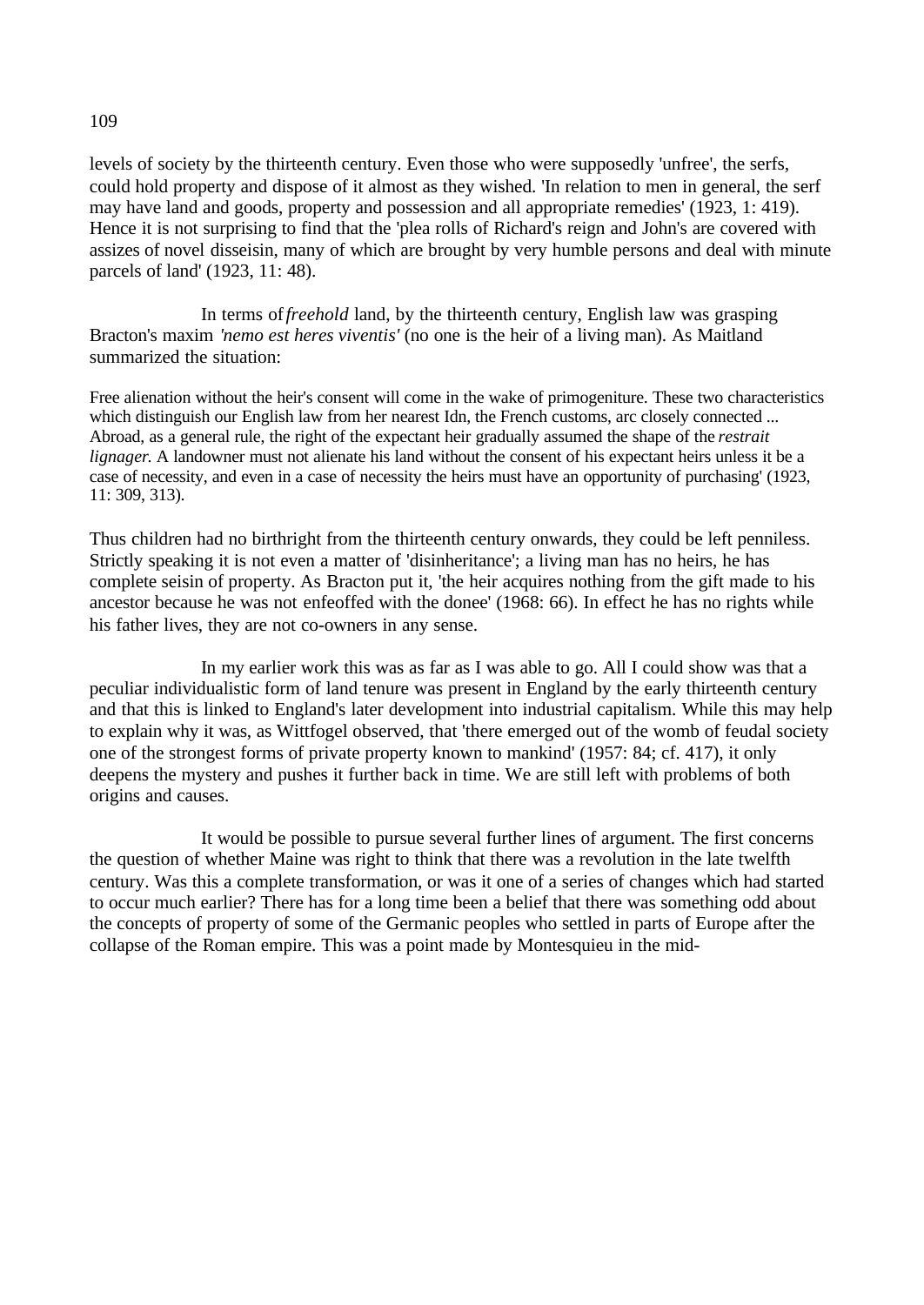eighteenth century when he wrote that 'In perusing the admirable treatise of Tacitus *On the Manners of the Germans* we find it is from that nation the English have borrowed their idea of political government. This beautiful system was invented first in the woods' (1949,1: 161). As Montesquieu. went on to observe, the Germanic system as described by Tacitus was one of absolute individual property. There was no 'group' which owned the land, and hence no idea that the family and the resources were inextricably linked. In his description of the Salic law he stresses that it 'had not in view a preference of one sex to the other, much less had it regard to the perpetuity of a family, a name, or the transmission of land. These things did not enter into the heads of the Germans' (1949, 1: 283). This point was taken up by Marx, who noted the basic difference between the Germanic mode of production and the Asiatic (1964: 75). Likewise Weber noted (1961: 25) some of the tendencies towards private property, primogeniture and the exclusion of younger sons in old Germanic laws. It is thus not surprising that Maitland found no evidence of family property or communal property in late Anglo-Saxon England. Property was in the hands of the individual (1923, 11: 247; cf. 1921: 340, 346, 353).

The problem can now be restated as follows. If much of north-western Europe was colonized by peoples who had a rather unusual property system and if this combined with the insecure conditions of conquest to create a form of feudal civilization which laid the foundations for the later emergence of full-blown individual property, why, by the late seventeenth century, was England so very different from most of die rest of Europe? When did the trajectories of England and the continent diverge, and how great were the differences?

In Macfarlane (1978) I give evidence to suggest that both English and foreign observers had noticed a wide divergence of property law and social structure back to about the fifteenth century. The major differences lie in the area of primogeniture, freedom of disposition and the expropriation of 'peasants', that is the severing of the land from the family, which is often thought to have occurred in the late fifteenth and sixteenth centuries. Yet the greatest of legal and social historians, Maitland and Bloch, see the basic differences as present earlier, going back to at least the thirteenth century. Under the heading, 'A great and sudden change', Maitland notes that 'our law about die year 1200 performed very swiftly an operation that elsewhere was but slowly accomplished. Abroad, as a general rule, the right of the expectant heir gradually assumed the shape of the restrait lignager. A landowner must not alienate his land without the consent of his expectant heirs' (1923, 11: 313). England took another line and allowed free alienation. This was linked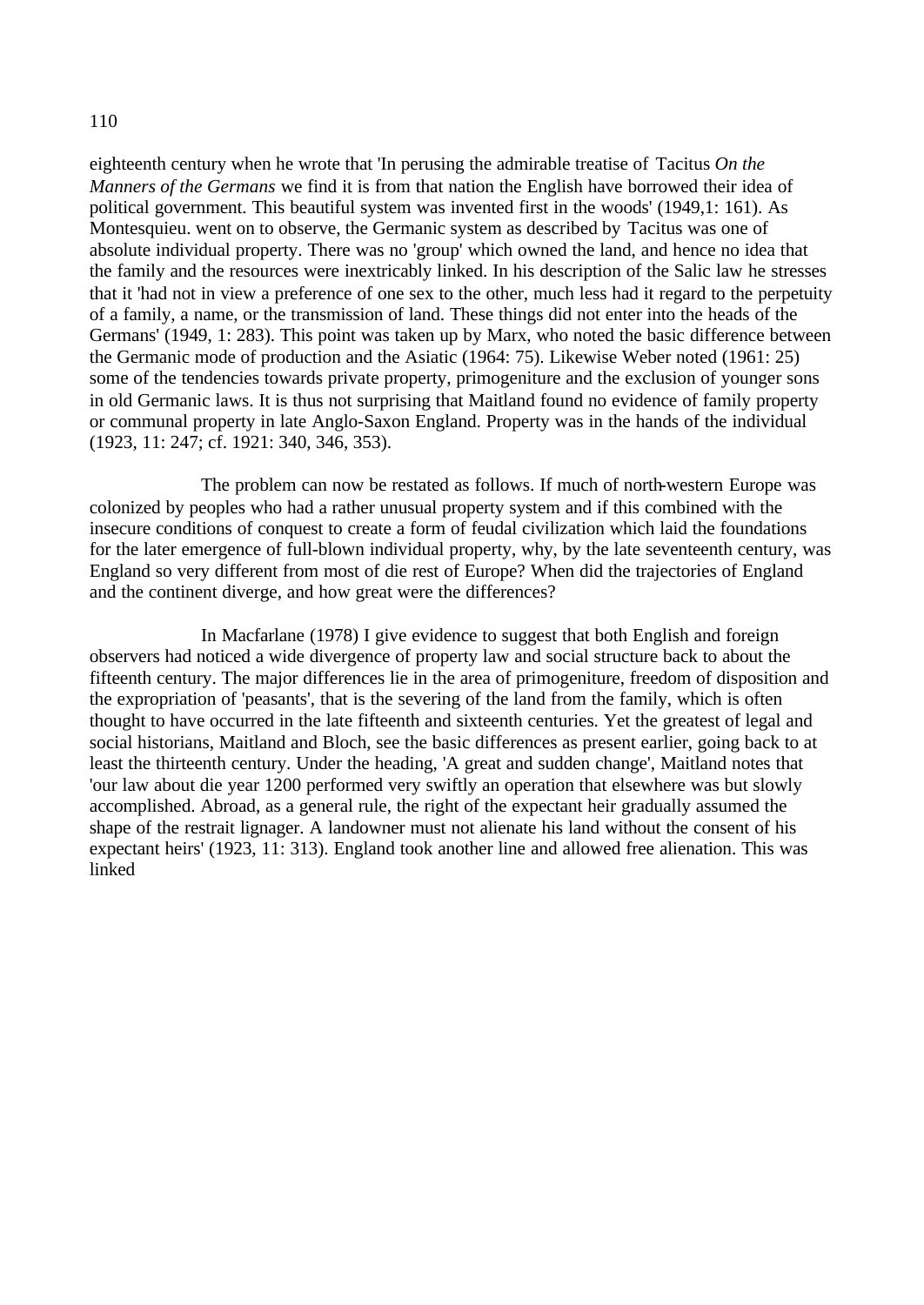to a difference which Bloch had noted going back even earlier, namely that 'In the England of the Norman kings there were no peasant allods' (1962: 248). In other words, all land was ultimately held from the crown. The allodial system was later the basis of peasantry. As Bloch realized, from the second half of the twelfth century the agrarian structures of England and France were different (1967: 58-62). It was this difference which led all over Europe to the institution of small landed peasant family properties, in contrast to the case of England.

Thus by the end of the twelfth or early thirteenth century there were already signs that something unusual was happening on parts of this island. But there were many other parts of Europe which probably still resembled England. What then seems to have happened is perhaps best described as an absence. Something did not happen in England which happened over the whole of the rest of Europe. Elsewhere a tide turned and brought all the varying property laws into a uniform and different system. This was the 'reception' or re-introduction of Roman law, which basically suppressed what was remaining of the more individualistic Germanic customary systems.

As the legal historian Baker writes, 'Within Europe ... England was and has remained to this day an island in law' (1971: 28; cf. I I ff.). It preserved through the fact of its island position an unusual legal system. The importance of this in conserving and extending the concepts of individual property is only apparent if we look briefly at the major differences between Roman law and common law concepts of property. Maine wrote that:

Nothing can be more singularly unlike than the legal aspect of allodial land, or, as the Romans would have called it, land held in dominium, and the legal aspect of feudal land. In passing from one to the other, you find yourself among a new order of legal ideas ... no subversion of an accepted legal notion can be more striking than that of the Roman (which is the developed allodial) view of land as essentially divisible by the feudal conception of land as essentially impartible (1901: 342-3).

He sees what he terms 'this great revolution of legal ideas' (*ibid*.: 345), as allowing a far more flexible and ultimately capitalist view of property to emerge.

The difference has been well summarized by Stein and Shand. 'They note for example, that the Roman law tradition 'reflected in the Codes of France, Germany, Switzerland, Italy, and even the Soviet Union', tends to identify ownership with the thing owned, and to limit its definition of things to movable or immovable property, as opposed to more abstract rights. The common law, on the other hand, has developed from the tenures of medieval feudalism and has been more ready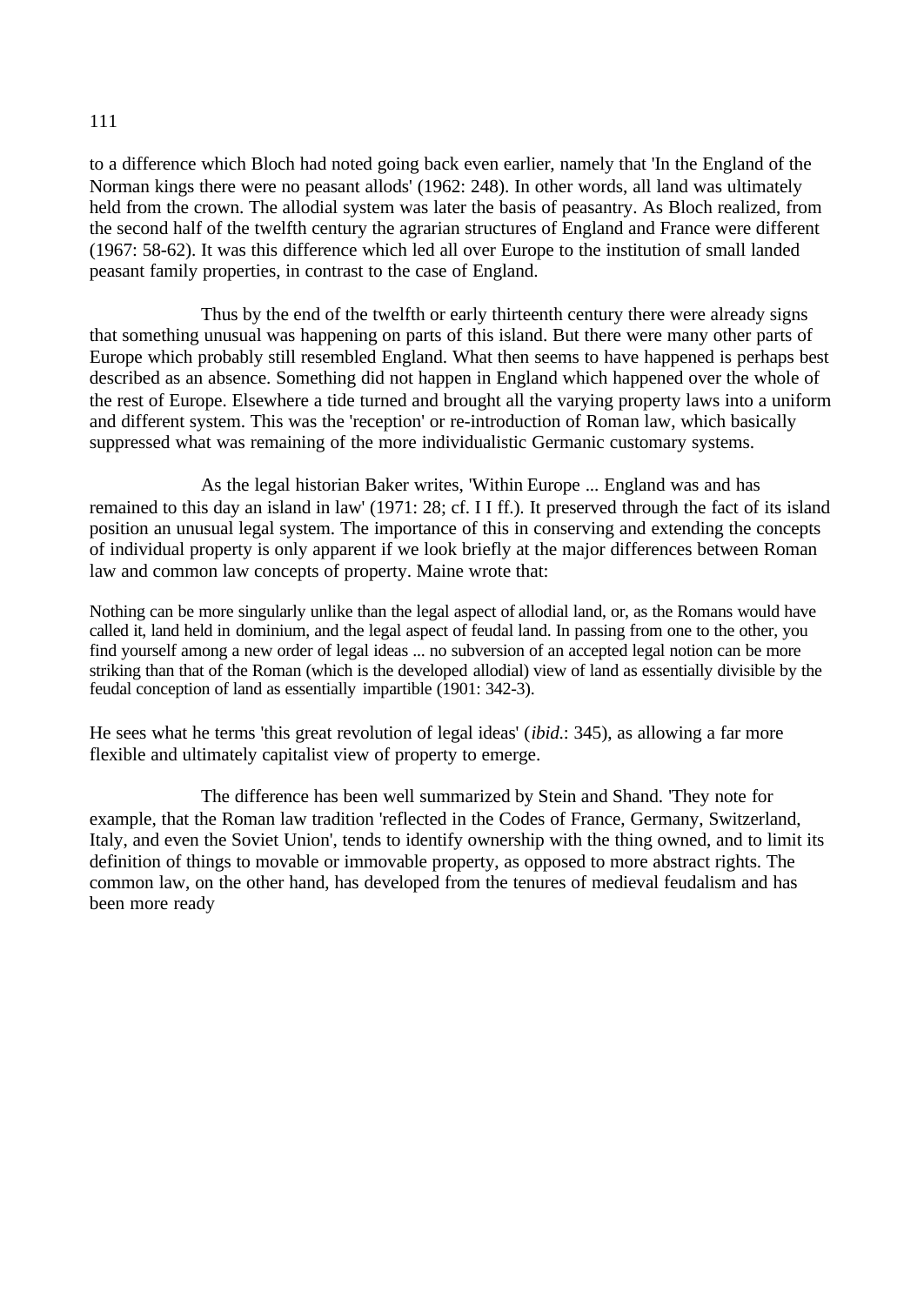to analyse ownership in terms of bundles of rights, obligations and interpersonal relationships arising from the control and enjoyment of property (1974: 216). The common law system is a far more flexible system and the one needed for capitalist endeavours. They note that 'the resulting flexibility has enabled the common law to accept more easily than civil [Roman] law systems such abstract rights as copyrights, patents, shares, and options as forms of property' (*ibid*.: 217). The absence of private property rights in traditional Roman law is shown, for example, in the fact that 'adult descendants unless formally emancipated from the power of the *paterfamilias*, could own no property in his lifetime' (*ibid*.: 116).

# **English concepts of property**

This discussion takes us into the heart of a question which I have hitherto left on one side, namely what is property? All I want to stress here is die well-known anthropological point that property is ultimately a relationship between people in relation to 'things'. As Gluckman put it with regard to tribal society, 'Property law for tribal society defines not so much rights of persons over things, as obligations owed between persons in respect of things' (I 965b: 46). This definition of 'property' follows that famously outlined by Maine: 'T'he rights of property are, in the eyes of the jurist, a bundle of powers capable of being mentally contemplated apart from one another and capable of being separately enjoyed' (1876: 158). Distinctions may be drawn between hereditary and acquired possessions, movable and immovable property, and so on (1890: 281, 283). But behind these stands the much deeper difference which sees property as a *relation* between persons and things, as in feudal and capitalist relations, and those systems which see property in the thing itself, a form of *fetishism* in Marx's terms.

This contrast has been explored by Maurice Bloch (1975), who found among the Merina a concept of property as a 'relationship between people and things', in contrast with the neighbouring Zafimaniry, who saw it as 'nothing other than part of the many rules which regulate interpersonal relations'. Bloch works with a binary distinction. He suggests that modem societies, like the Merina, misrepresent property as a relation between a person and a thing, whereas, as Gluckman, Goody and other anthropologists have stressed, 'the notion of property as a relationship between a person and a thing is a contradiction in terms'. In contrast, Marx and Engels realized 'that property is represented by ideology as a relationship between people and things but is in material terms a social relationship' (1974: 204-5). In fact, of course,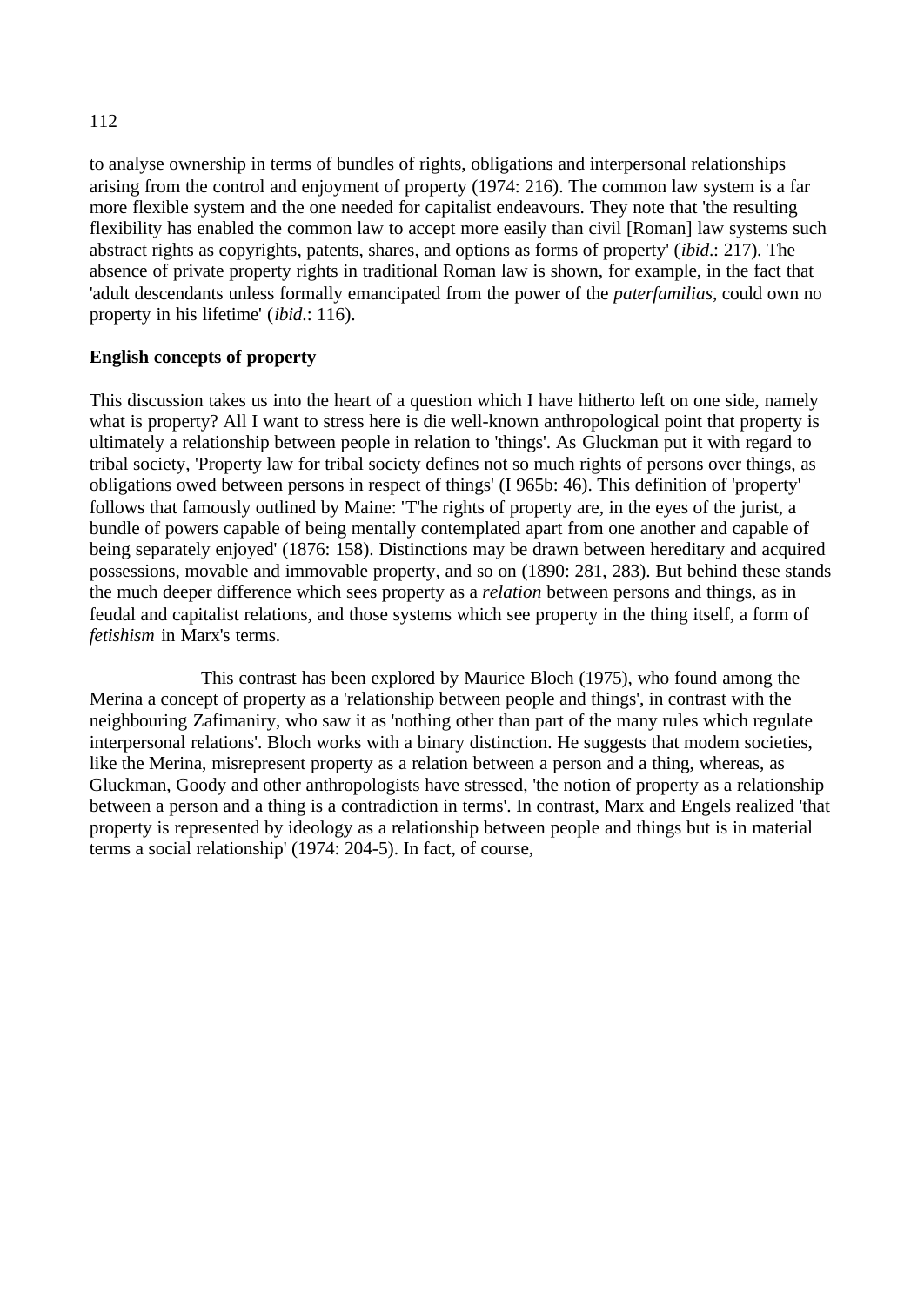property is a three-way matter: that is, a relationship between people in relation to a 'thing'.

Part of this difference can be seen in a preliminary way if we contrast Roman and common law concepts of property, Roman lawyers saw the thing as property and it could be divided almost ad infinitum. Thus a piece of land could be divided and sub-divided among heirs again and again. Feudal lawyers on the other hand saw the thing as indivisible, but die rights in it, that is the relationships between people, the bundle of social ties between people and resources, were almost infinitely expandable. The difference is partly caught in Maine's observation that 'there is no symptom that a Roman lawyer could conceive what we call a series of estates - that is, a number of owners entitled to enjoy the same piece of land in succession, and capable of being contemplated together' (1901: 343). Once one has this idea of *relations* in a thing, it becomes easier to treat these interests as temporary and relocatable. The thing *itself* is not altered, but people merely buy and sell rights in it. As Marc Bloch described it, 'Medieval law in contrast with Roman and modern notions of landed property conceived the soil as being subject to a great number of real rights differing among themselves and superimposed. Each of them had the value of a possession protected by custom (saisine, seisin, Gewehr) and none was clothed with that absolute character which the word property carries with it' (1935: 206). What happened was that this peculiar system was stripped of some of its overtones and became that private property whose essence, as Marx notes, was the right to sell and alienate (1974: 101).

Thus feudal lawyers had a very flexible and realistic view of property. Yet, by a strange process, the more flexible the system became, the more it began to appear that *the thing* was the property. Property relations became 'mystified', as Marx, Maine and others later reminded us. Ultimately, under capitalism as under feudalism, property is a power relationship. As Marx noted, 'property signifies a relation of the working (producing) subject ... to the conditions of his production' (1964: 95). That relation was one of people to each other in relation to a 'thing', and it is necessarily a political relation. This is the heart of the mystery of the growth of private property. The Goody arguments took -us some way, suggesting some of the background features which would condition this power relationship. The problem is that these conditions applied over much of Western Europe from the fifth to the nineteenth century, and yet property systems varied enormously. At a gross level it may be true that all of Western Europe had a property system different from that found in the rest of the world. But at a deeper level the difference between the capitalist system that emerged only in particular parts of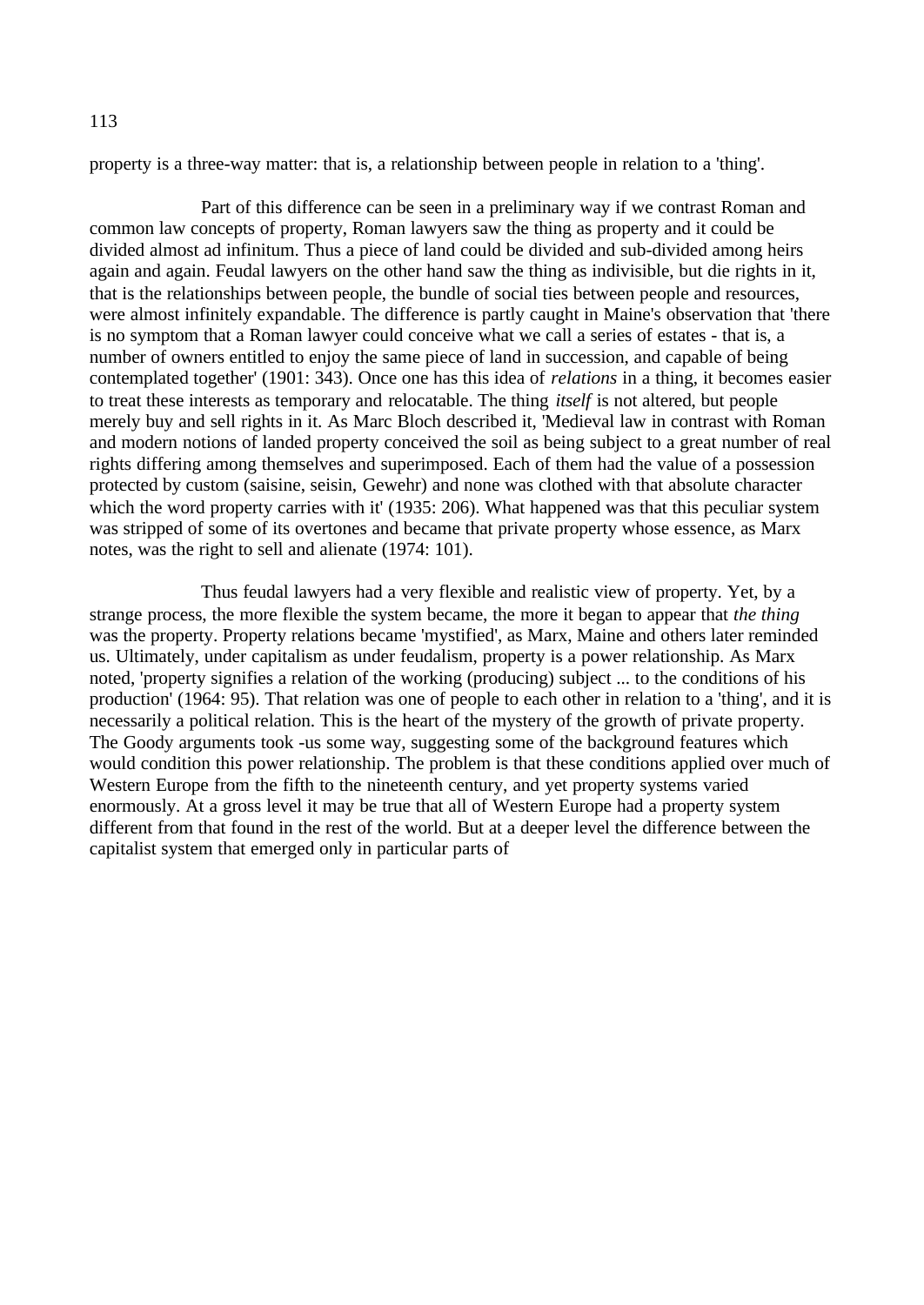Europe, and in particular in England, needs explanation. The explanation must be found not in technology, kinship or Christianity per se, but in these in combination with a particular and unusual set of power relations.

The essence of the feudal property system in England lay in the particular relations between the crown and the people, in other words in the tenurial structure. The central fact is that the property of subjects is most secure and developed when the ruler is strong but not too strong. Let us consider the extreme cases, In a situation of total fragmentation, that dissolution of the state which is how Bloch (1962: 214, 443) describes French feudalism, the leaders are unable to prevent the workers of the land from appropriating *dominium* - allodial rights. This is what happened over much of Europe between the eighth and the thirteenth century. The centre was weak and families built up the basis of family rights to inalienable peasant holdings. England avoided this extreme situation. But then, as the power of the state grew towards absolutist governments, the reverse difficulty arose. The 'reception' of Roman law went hand in hand with absolutism to undermine the security of the property of the citizen. As Davis summarizing Pizzorno puts it, Roman law is designed to protect the power and property of the state against the citizens, while English common law is the reverse (1977:102).

Wittfogel recognized the central point that 'in addition to being a legal and social institution, property is a political phenomenon' (1957: 228). It was all a matter of the balance of power. 'Strong property develops in a societal order which is so balanced that the holders of property can dispose over "their" objects with a maximum of freedom. Weak property develops in a societal order that is not so balanced' (ibid.). Speaking of the contrast between Western, feudal-type societies which he calls 'stratified', and the absolutist societies which he equates with 'hydraulic' agriculture, Witffogel comments that 'In a number of stratified civilizations the representatives of private property and enterprise were sufficiently strong to check the power of the state. Under hydraulic conditions the state restricted the development of private property through fiscal, judicial, legal and political measures' (1957: 78). He then asks, 'Why were the feudal lords of Europe able to buttress their landed property to such an extraordinary degree? Because, as indicated above, in the fragmented society of Medieval Europe the national and territorial rulers lacked the means to prevent it' (*ibid*.: 83).

We may understand this better if we remember de Tocqueville's recognition of the need to keep a balance between too strong or too weak a state (1968: 98). What is needed is a state that is strong enough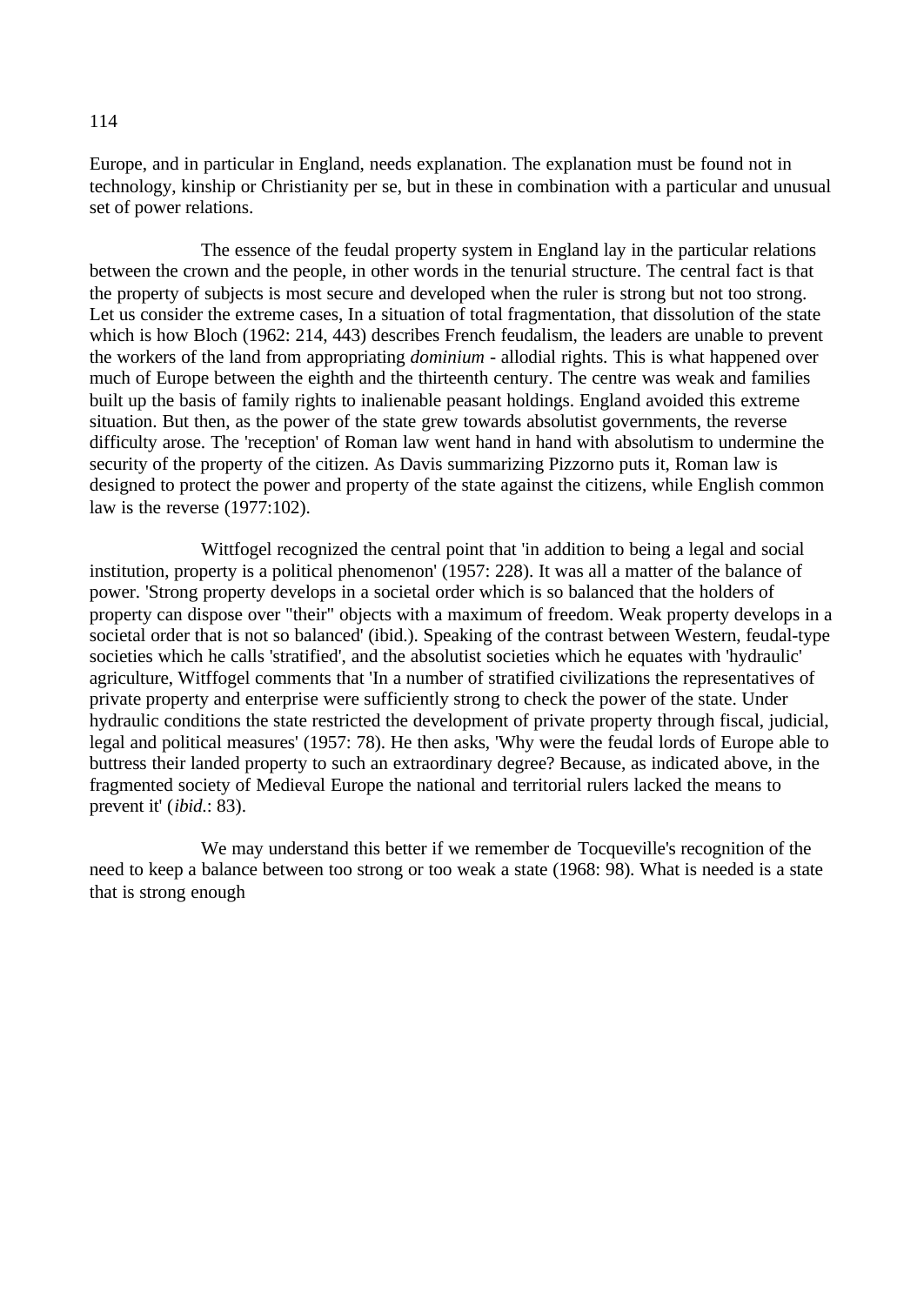to guarantee order and to protect property, and not to give in to the pressure to relinquish too much power either to the great lords or the peasant families. The 'dissolution of the state' is not a good basis for modem private property which is ultimately underpinned, as Locke and his successors recognized, by powerful, if largely invisible, state power. This is evidenced in that 'due administration of justice', peace and easy taxes which Adam Smith thought were the basic prerequisites for the wealth of nations (cited in Stewart 1854, V: 68).

On the other hand, if the state becomes too powerful, as it tends to do over time as its revenues build up and it makes heavier and heavier demands on its citizens in the name of 'Protecting' them against internal and external enemies, then property is again threatened, this time by predation from the state. This is what happened increasingly over much of Europe from the twelfth century until it reached its climax in the age of absolutism. But it did not happen in Holland and England. According to Landes (1972: 16), the necessary platform for economic growth included 'die growing assurance of security in one's property ... the ruler abandoned, voluntarily or involuntarily, the right or practice of arbitrary or indefinite disposition of the wealth of his subjects'. He goes on to argue (*ibid*: 17) that 'Europeans learned to deal with one another in matters of property on the basis of agreement rather than of force; and of contract between nominal equals rather than of personal bonds between superior and inferior'. All this did not happen in much of Europe until the nineteenth century - but had done so in England from the medieval period. It fits very well with Milsom's description of Maitland's vision of medieval property law: 'The world into which Maitland's real actions fit is essentially a flat world, inhabited by equal neighbours' (Milsom. 1968, 1: x1vii).

This helps to explain the puzzle which Weber tried to solve concerning the disappearance of 'peasants' in fifteenth-century England. He suggested a fruitful line of thought. 'Thanks to its insular position England was not dependent on a great national army' (1961: 129). This led, he believed, to a peculiar social structure since it was not necessary to protect the peasants as a potential fighting force. Hence they could be evicted and a new commercial agriculture and social structure could develop. But the argument can equally well be reversed. Because there was far less of an imminent threat of invasion, the coercive pressures which the king could put on his people were diminished. It is perhaps here, above all, that the answer lies, and it is worth elaborating a little on the effects of islandhood and the absence of the threat of war on the political relations of rulers and people, and hence on property.

The connection between liberty and the absence of the threat of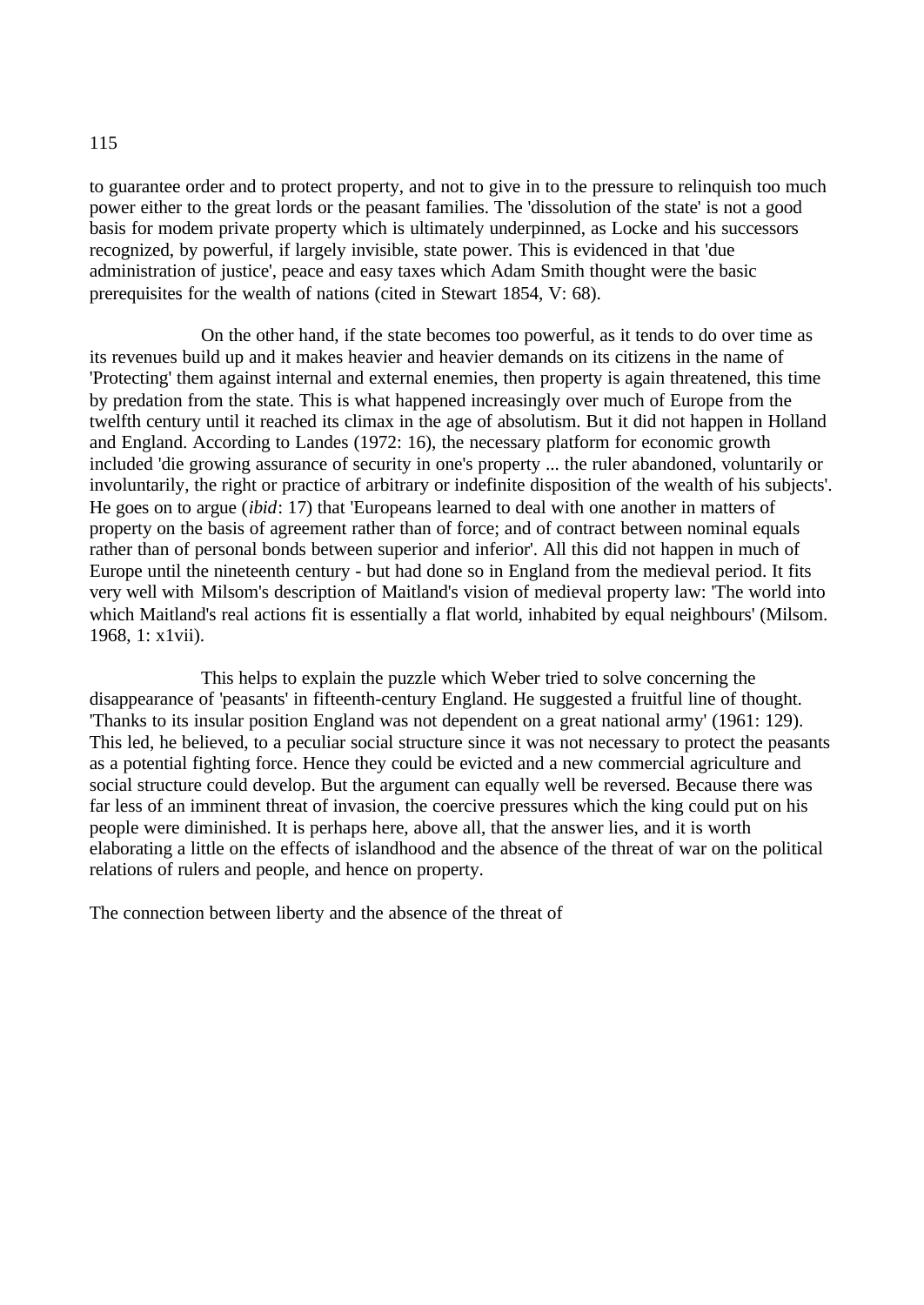invasion was made in the eighteenth century by the Scottish philosopher, Millar. He placed the turning point as 1603, the unification of the crowns of England and Scotland: 'By the union of the crowns of England and Scotland, an entire stop was put to the inroads and hostilities between the two countries; which, at the same time, from the insular situation, were little exposed to the attacks of any foreign potentate! This meant that the crown had 'few opportunities of acting as the general of the national forces' and was hence far less powerful in relation to the people. There was no need to keep a large mercenary army. Hence taxation could be lighter, and could be withheld by the commons without immediate danger of invasion: 'the secure and peaceable state of their dominions afforded no plausible pretence for the imposition of such taxes as would have been requisite for keeping on foot a great body of mercenary troops'. As a result of all this, Millar believed, there arose a radical difference between constitutional monarchy in Britain, and absolutist governments on the Continent (1812, 111: 120-4).

This theme has been pursued by more recent historians. The only substantial explanation given by Anderson for what he considers to be a very short absolutist experiment in England is the absence of a standing army (1974: 135-9). Truth may be the first casualty of war; the balance of power upon which a constitutional monarchy rests is the second. If there is a constant state of 'Warre', in Hobbes's sense, then people are forced to accept 'protection' at the cost of their liberty. T11e sea barrier round Britain was a necessary, if not sufficient, background feature to the development of constitutional monarchy based on the security of private property, freed from the predatory demands of a ruler above the law.

If this is correct, then we have the following model. Some of the necessary conditions for the development of modem private property are those to which Goody drew attention, namely a productive agriculture where land has a high value, a bilateral (cognatic) kinship system, and a monastic religion which encouraged people to bequeath their wealth away from their families. To this we may add the development of a market economy. All these were present across much of Western Europe by about the tenth century. What made England increasingly different from its continental neighbours was a peculiar politico-legal system based on a curious form of 'centralized feudalism' (see Macfarlane 1987: ch. 8), an island of common law, and a powerful, but not absolutist, state where the crown was ultimately beneath and not above the law. 'There is one principal reason which explains both why England was not subjected to Roman law and did not gravitate to absolutism and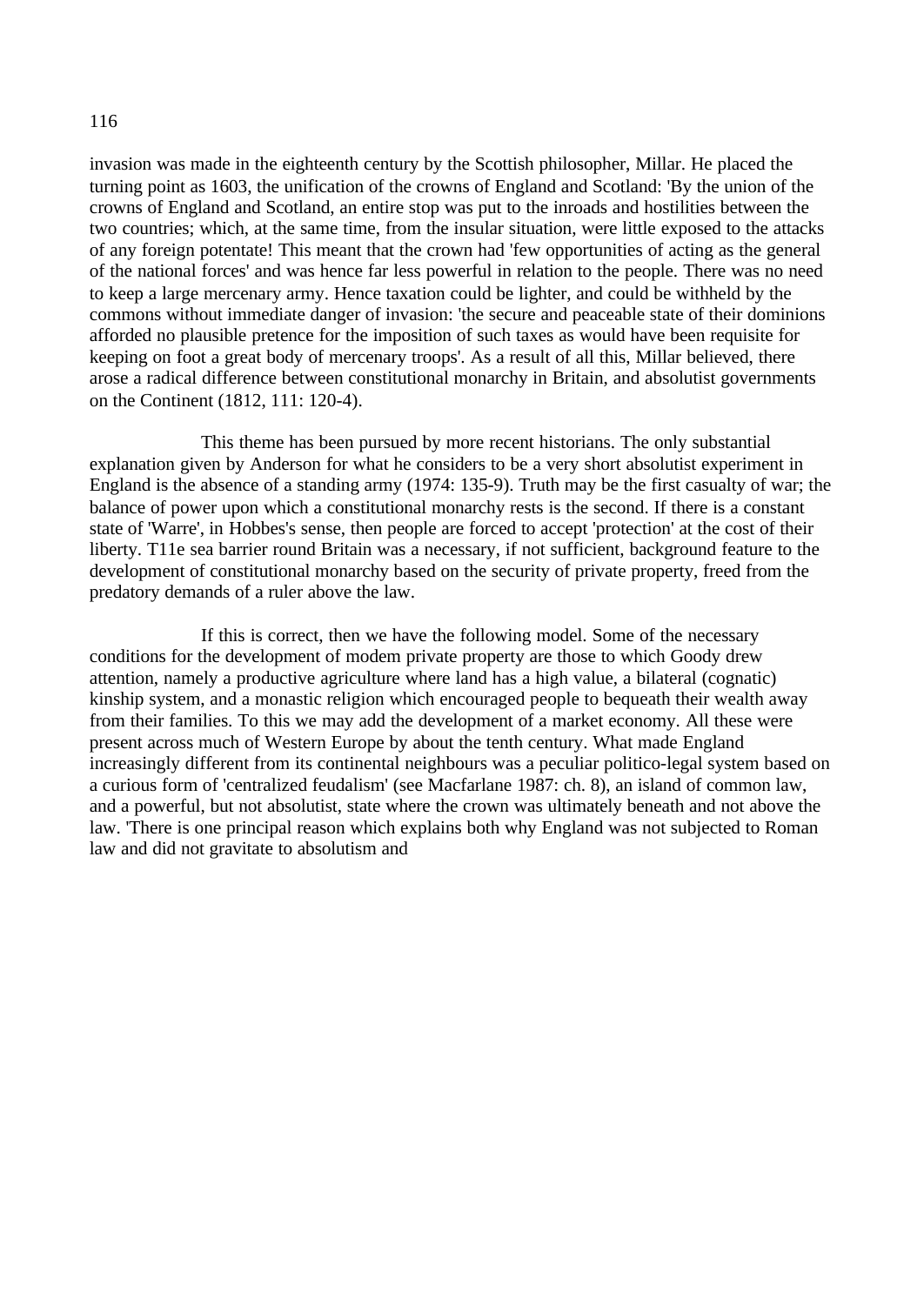the extinction of the balance between centre and periphery out of which private property grew. This was the sheer accident of islandhood.

How can we test the hypothesis? Do we know of any other large, relatively densely populated island lying off a sophisticated continent which might have gone through a not dissimilar development?

## **The case of Japan**

When Peter 'Thunberg visited Japan at the end of the eighteenth century, he found a country where 'Upon the whole, both the supreme government, and the civil magistrates, make the welfare of the state, the preservation of order, and the protection of the persons and property of the subject, an object of greater moment and attention in this country than in most others' (1796, IV: 11). It was a description which John Locke could well have written of England. How had this situation emerged?

Marc Bloch some time ago pointed out the curious similarity between European and Japanese feudalism, suggesting that the latter was of the same order as that in England (1962: 382, 446-7, 452). This was a view which has been shared in many respects by a number of other observers (e.g. Maitland 1911, 111: 303). The insight was developed by Norman Jacobs in his comparison of Japan, China and Europe. The central feature was, as Maine had argued earlier, the development of primogeniture. 'In China, the mandatory institutional pattern for the inheritance of all strategic (i.e. landed) property was equal division between all the legitimate heirs; normally the sons ... In Japan (as in western Europe), in contrast, strategic property is inherited by a single person: normally the eldest male' (Jacobs 1958: 149). This grand change had occurred in England at the end of the twelfth century, and it was roughly a century later that it occurred in Japan. It was based on the same idea - that a military leader needed to link himself to his followers. The best way to do this was to give them lands which were considered indivisible, but in which there were a multiplicity of overlapping rights. That *bundle* which Maine had described, combined with primogeniture, is exactly what we seem to find in medieval Japan. 'In Japan (as in western Europe) the conceptual rights and privileges of ownership and transfer developed concomitantly with the practical demands of the development of true feudalism, so that a new concept of private property holding and descent was created, namely primogeniture' (Jacobs 1958: 153).

The complex bundle of rights in a single indivisible unit is likewise well described by Jacobs: 'The inheritance system in the proto-manorial period of Japanese history denoted an inheritance of rights to landed

117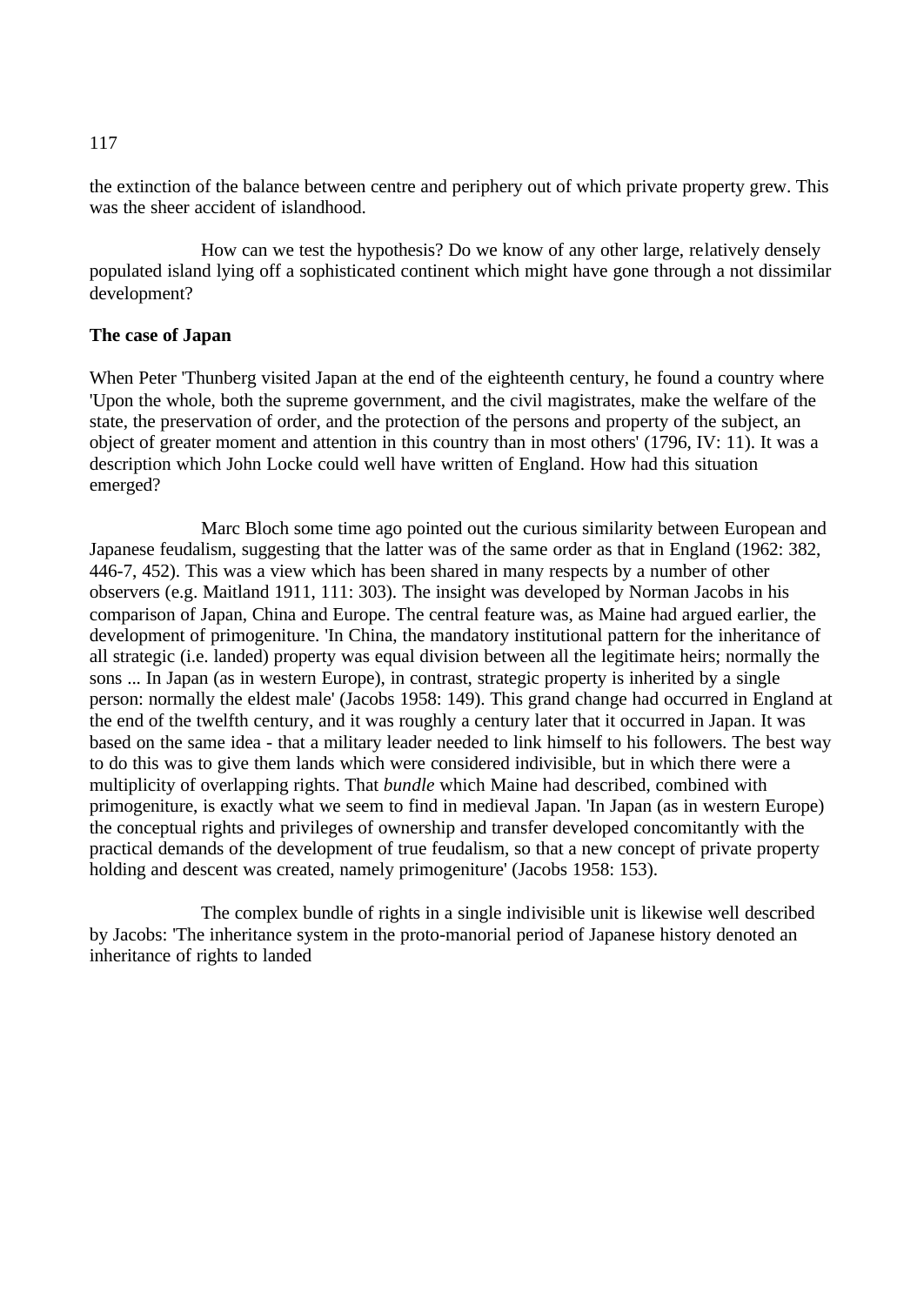property (*shiki*) but not necessarily of ownership. There was a complex overlapping of many types of rights to any one piece of property ... Property rights could be inherited by any number of heirs' (1958: 150-1). The complex of rights has been described more recently as follows, 'Each type of *shiki* carried specific administrative authority or economic benefits ... *Shiki* differed from modern landownership rights in being property rights to a part of the agricultural enterprise ... an individual could concurrently hold different *shiki* to a single or several *shoen*' (Ryavec 1983: 377). This sounds similar to one element of early feudalism in England, likewise just before primogeniture became widespread. The same pressures seem to have led to the transition. 'There was interest in consolidating holdings, resulting from constant subinfeudation ... to divide property among all heirs was to invite political and economic disaster' (Jacobs 1958: 151). The *shoen* or manorial estates thus bore a strong resemblance to English manors.

This was a system with old roots. In the eleventh century, as the centralized Chinese-style system broke down, the situation was caught in the *Genji*. In describing the world of the Shining Prince, Morris notes that the society was 'ruled by an aristocracy with strong traditions of private ownership' (Morris 1969: 88). There were 'manors' and a complex system of rights in them. For instance 'The comparatively favourable position that upper-class women enjoyed in the Heian period was partly due to their privilege of inheriting or being given rights in manors, which provided them with an independence they lacked in later ages' (*ibid*.: 92). This multiple ownership has that same feel as in England. 'It was a complex system, in which no one enjoyed complete ownership of the land, and in which an individual could hold different rights in different capacities on the same manor or on widely separated manors' (*ibid*.: 90). As in England, it was a world which strangely combined a law based on oral customs with an enormous use of those literate instruments to protect contracts to which Goody drew our attention. 'The importance of the pen in this culture of the sword was truly remarkable. Oral arguments played only a small part in judicial procedure ... Pleadings were submitted in writing, while agreements as to property and service were regularly drawn up in the form of charters, deeds and bonds' (Sansom 1962: 284).

The recent publication of the *Cambridge History of Japan*, summarizing a great deal of the recent research on medieval and early modem political and economic life in Japan, allows us to pursue these themes a little further. As in England, proprietary rights were centralized. Under Hideyoshi, 'At the highest level, all proprietary rights became securely lodged in the hands of the national hegemon ... This use of the concept of land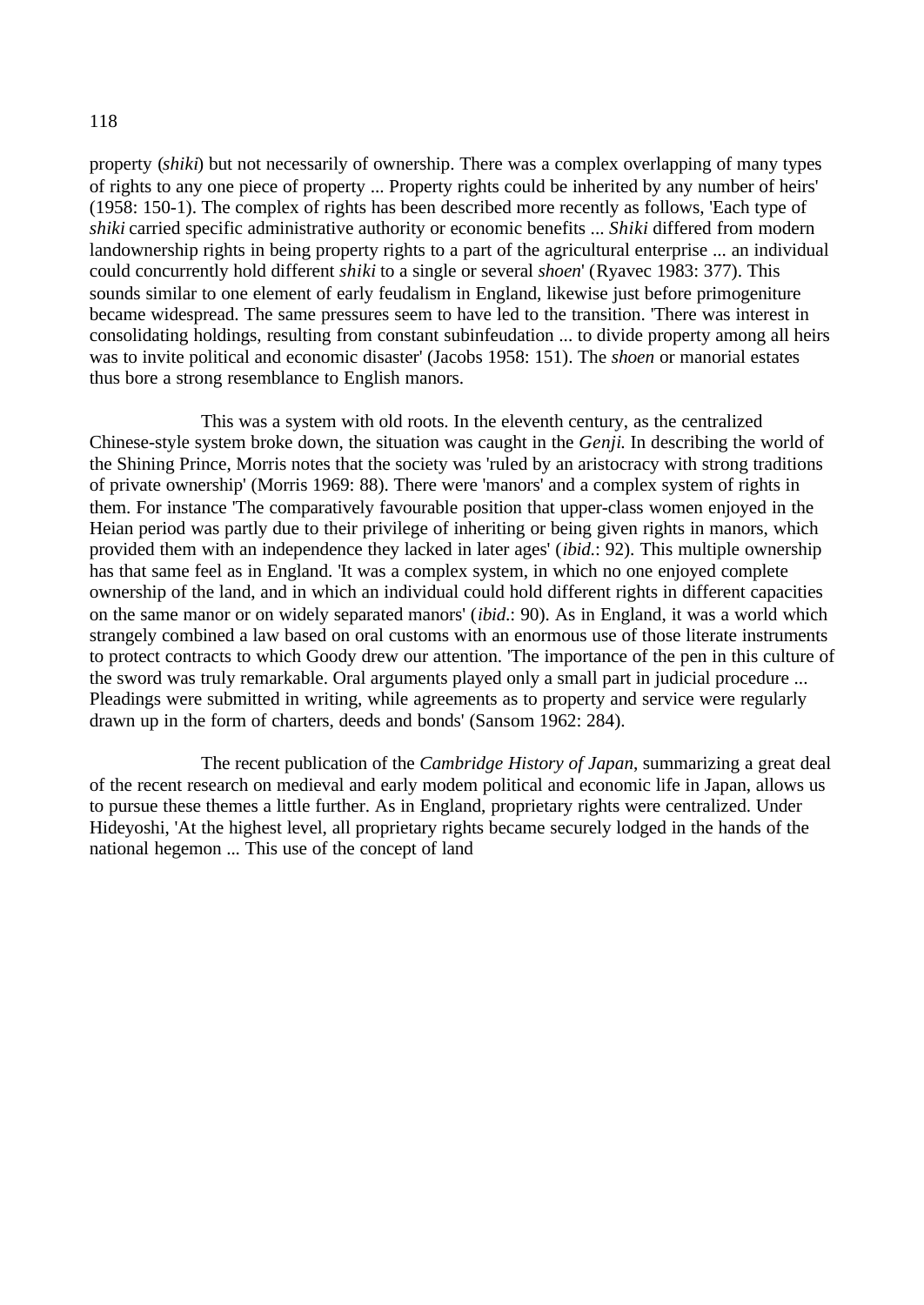held in trust for the overlord became the basis for the new centralization of power' (1991: 103). Although holding land of the shogun, the lords the next level also had strong rights. Lordship, as in England, gave immense *de facto* power. Thus under Nobunaga, Hideyoshi's immediate predecessor, 'complete proprietorships' were developed. We are told that this 'meant that within their domains, the *daimyo*, as proprietary lords, held the right to assign fiefs, command military forces, and exercise police and judicial authority' (*ibid*.: 101). 'The effect of this, at the fact that it was not something newly introduced in the later sixteen century is shown in the fact that 'local landholders possessed legal protected entitlements to their lands, including the right to buy, sell, and bequeath their holdings. Landownership was transferable ... In the Tokai region, small-scale private land-holders ... could buy and sell land, expand agricultural production, and open markets' (*ibid*.: 479). What Nobunaga and his successors did was to simplify and strengthen this preexisting system.

Several authorities in volume III of the *Cambridge History* indicate similar multilayered feudal model of ownership to that of England. The 'organization of proprietary rights or tenurial hierarchy in the *shoen* system was complex and multi-layered' (1990: 261; cf. 264, 100). Within this system, those at the bottom technically had user rights, but, in fact, as in England, their practical power was much greater. In the early modern period the small tenants were 'given certain rights to the use of land. In a technical sense, these might be called. . . "user rights", although in actual practice they amounted to a close equivalent to what we would style ownership rights' (1991: 124). Likewise 'In the early medieval period, peasants did not hold land as private property in the true sense of the word.' The proprietor formally registered the title the land registry and because this land was the basis for certain rents, 'peasants were forbidden to buy and sell it without permission' (1990: 329). The same description could be applied to a customary tenant on an English manor, who had to come to the lord's court to transfer his land; in practice, however, he had considerable rights in the holding. Likewise, in Japan it is noted that 'the peasants' rights to cultivate *myo* were protected, and the fields could be passed on to their descendants as heritable *myoden*' (*ibid*.: 122).

Potentially such land could be sold off. For instance, in villages near the cities of Nara and Kyoto, 'the sale of the peasants' right to possess arable land began early. This included selling land outright, using it as collateral for a loan, and, in many cases, becoming a tenant on the land as a result of debt default' (*ibid*.: 329). Land became increasingly vieved as a valuable commodity and not merely as a family entitlement. Hence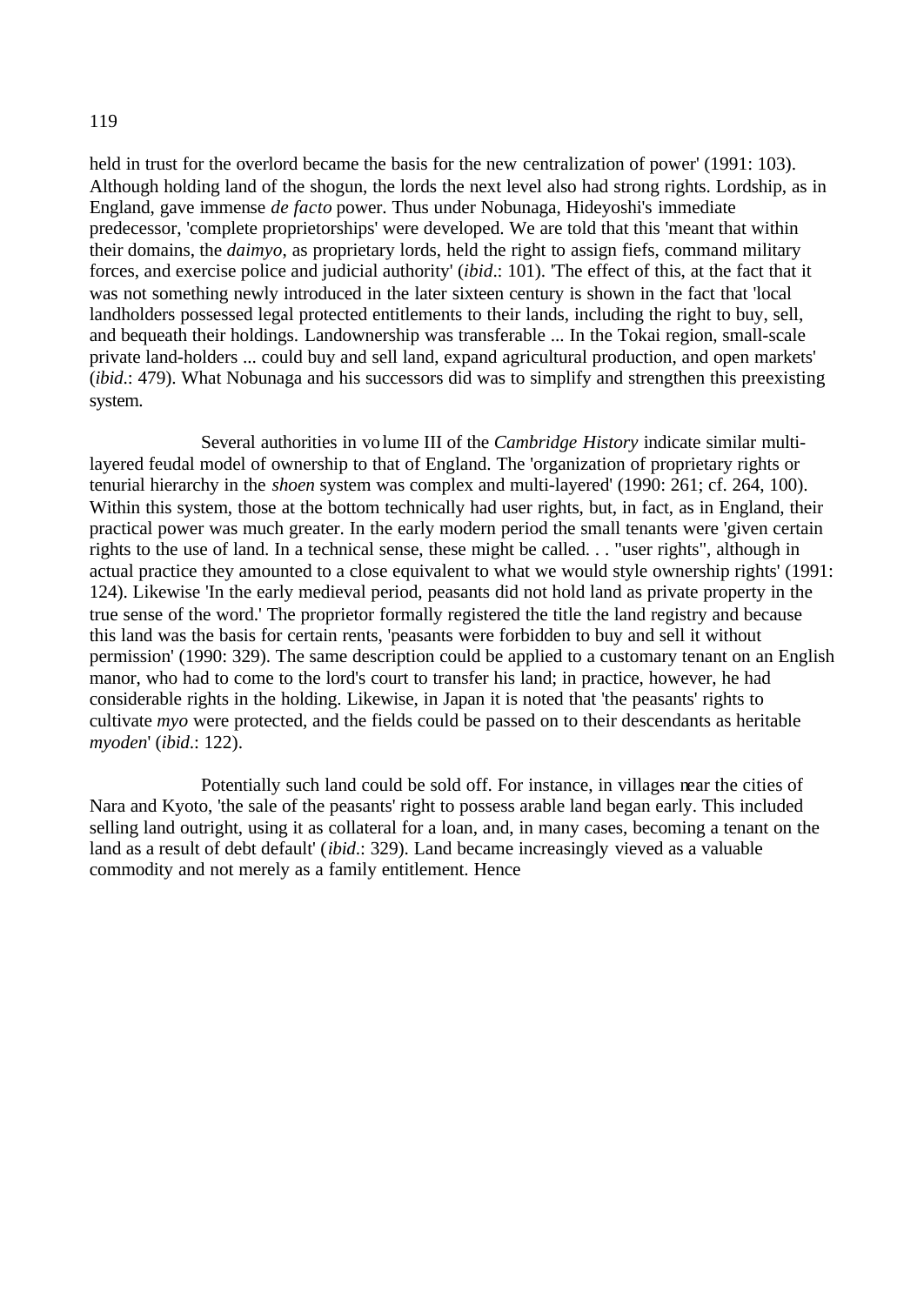'In the mid to late medieval period in central Japan and other nearby economically advanced areas there was a great change in the perceived value of land' (*ibid*.).

The complex web of multi-layered tenures, thought to be unique to England with its peculiar land law, also seems to be found, though with some variations, in Japan. Through a paradox which applies to both cases, die fact that all land was in theory held in a firm contractual and mutual relationship between superior and inferior made it relatively easy, in practice, to alienate the land. Ultimately, in both societies, political and then economic forces had displaced the family as the determinant of what happened to land. In most civilizations, including China, India and countries under Roman law, the first call on land is the next generation, the blood line. In these two islands the controlling interest was the lord. Such a lord could be paid off with cash, leaving the current holder free to do what he or she wished with the land in his or her lifetime, and to dispose of it by will at death. The differences between the *de jure* and *de facto* are noted by Bellah for the Tokugawa period. 'The institution of property was rather well developed. Land was inalienable in theory but by means of universal legal subterfuges this provision was a dead letter and land was in fact often bought and sold' (1957: 32).

The unusual nature of the situation in Japan becomes apparent when we compare it with China. 'The point is noted by Wittrogel who wrote that 'the Japanese peasants cultivated their land individually and under conditions which resembled tenancy rather than serfdom' (1957: 295). Thus 'The decentralized and property-based society of the Japanese Middle Ages resembled much more closely the feudal order of the remote European world than the hydraulic patterns of nearby China' (*ibid*: 199). The Japanese did not, he writes, 'adopt their system of private landownership from their continental neighbours' (*ibid*.: 295), Indeed he stresses the 'persistence with which China's bureaucratic patterns of power, property and class were kept out of Japanese society' (*ibid*.: 415).

Both England and Japan had moved to the very unusual system of primogeniture early on. But what if the eldest-born male was unsuitable or quarrelled with his parents? In the English case, except in certain periods with the very richest families through entails, it was easy enough to disinherit the heir through sale or a will. There was no security even for the first born. The situation in Japan was different because it was much more important that the *ie*, or 'family estate'/'house', should continue. The Japanese were faced with a contradiction. They needed to maintain an institutional structure which appeared to be based on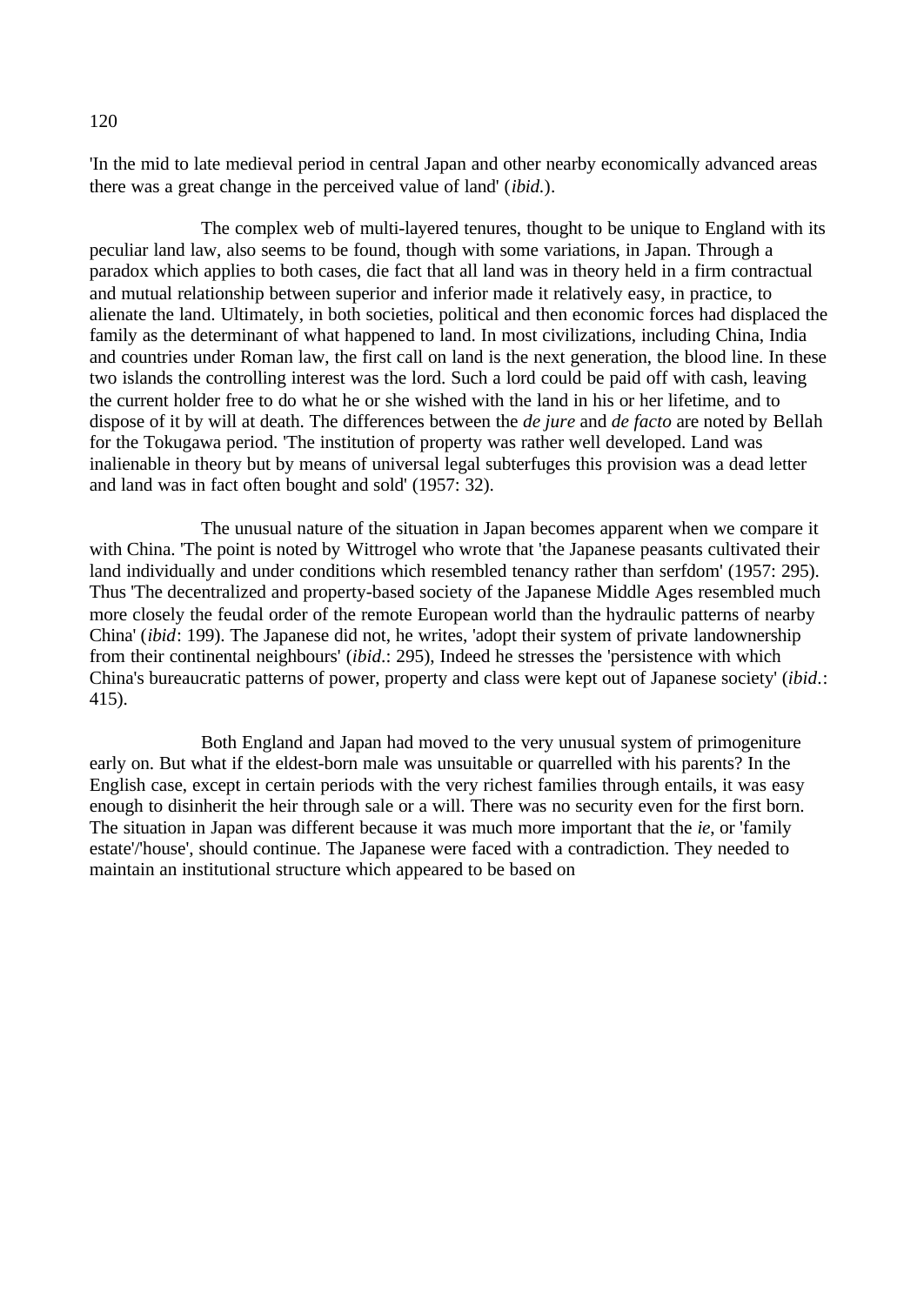family farms, yet to do this using blood ties leaves one open to the inefficient and random dealings of demography and genes. They solved the problem in an unusual way, by combining *gemeinschaft* and *gesellschaft* to create 'artificial kinship'. This they did through the system of adoption.

In those societies where there is very frequent and widespread adoption, the custom is to adopt close relatives as a 'strategy of heirship', particularly brothers' sons (cf. Goody 1977: ch. 6). In Japan, however, one could, and often did, adopt anyone, including non-kin, Chamberlain described the effects of this: 'It is strange, but true, that you may often go into a Japanese family and find half-a-dozen persons calling each other parent and child, brother and sister, uncle and nephew and yet being really either no blood-relations at all, or else relations in quite different degrees from those conventionally assumed' (1971: 17). The subversion of the blood family which this caused, and the turning of the family into an artificial corporation, is well summarized by Ratzell. In Japan 'this custom, which in course of time became extraordinarily widespread, had a destructive effect of the family. Ibis, on adoption becoming customary, sank to a corporation; and, with the admission of fresh strangers, the reputation of natural kindred grew to be an abuse' (1898, 111: 497). Rein noted in the later nineteenth century 'the further right of expelling members of the family and introducing strangers into it'. He continued that 'In this way the Japanese family lost much of its natural character, and assumed the aspect of a corporation' (1884: 422). The same point was made more recently by Robert Smith: 'The frequent adoption of successors shows clearly that the Japanese household is essentially an enterprise group, not a descent organization, and that passing over a son in favour of an adopted successor for the headship among merchants, craftsmen, and artists is a manifestation of a universalistic element in the definition of the role of the household head' (1983: 89-90).

The important fact was that the apparent 'descent group', the lineage or *ie*, was not based on birth (blood) but on choice (contract). As Smith puts it, 'The widespread practice of a bewildering variety of forms of adoption involves yet another principle. People do not generally unite to form groups, not even households, but are instead recruited into them! The major considerations, according to Smith, are 'the highly pragmatic ones of competence and availability' (*ibid*.: 90).

We can thus see why there was a structural similarity between England and Japan. Both had broken the nexus between family and land. The property relation was disembedded, to use Polanyi's metaphor. England is the extreme case. Japan is somewhat more hybrid. This was partly the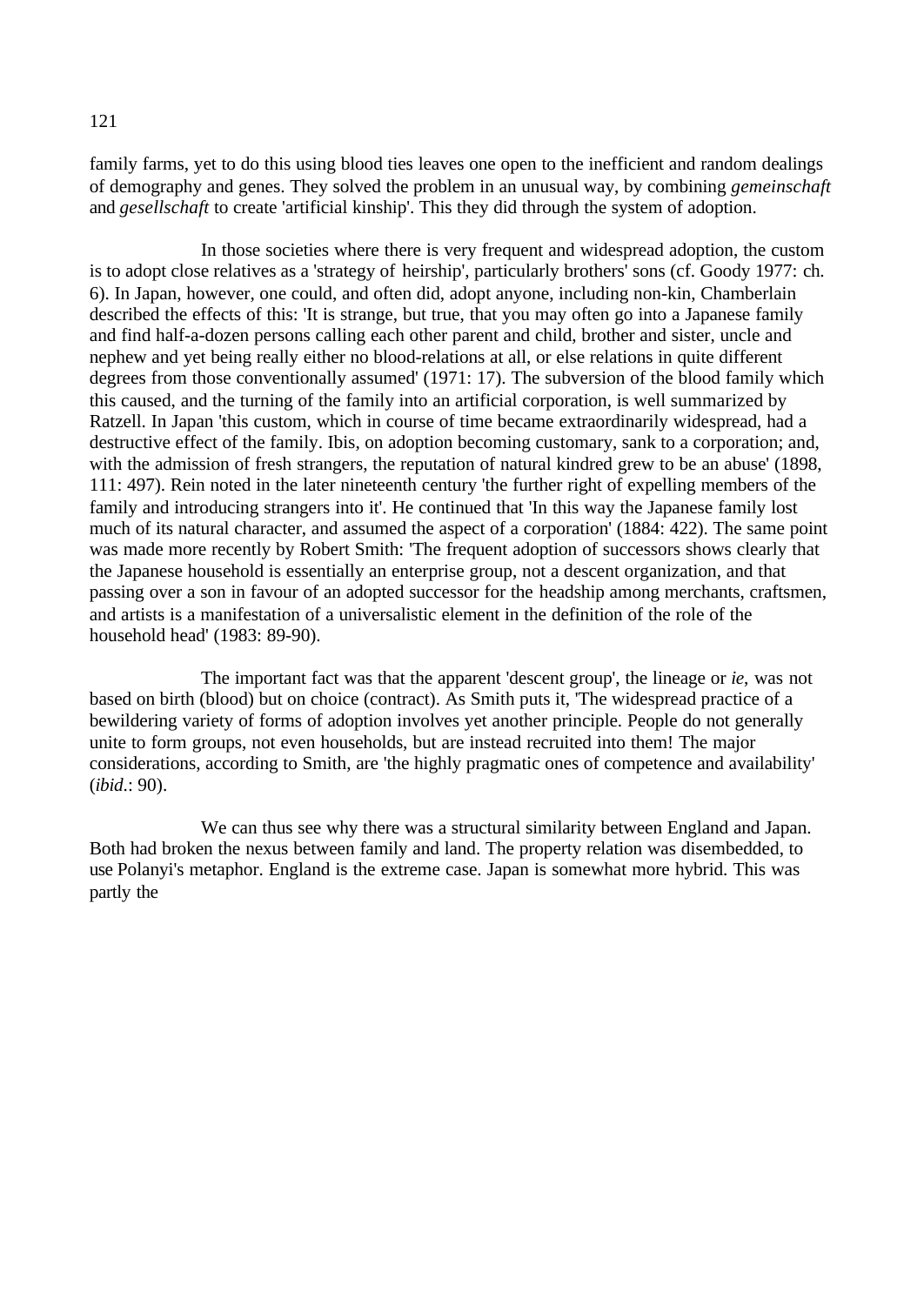result of its relations to China and perhaps the necessities of wet rice cultivation or, as Wittfogel would say, hydraulic society. Wittfogel himself gave a characterization of this mixed situation as follows: 'traditional Japan was more than Western feudalism with wet feet. While the Far Eastern island society gave birth to a property-based and genuinely feudal order, its many and cherished elements of Chinese policy and thought show that, in a submarginal way, it was related to the institutional patterns of the hydraulic world' (1957: 200). Japan, in fact, stood poised between the two extremes. Looked at in one way its stem-family system of *ie* was extremely powerful and it seems a perfect example of the attempt of all real peasantries to 'keep the name on the land'. Yet the families were truncated - only one son - and often the whole 'family' was artificial and more like a business than an institution based on blood. This odd situation may not only be explained by the needs to keep estates intact and well run by family labour, but also by developments after about 1600.

It is a curious fact that if one had looked at English and Japanese property relations and land in general in about 1400 they would have seemed very alike (see Macfarlane 1995). The deeper separation of Japan, partly geographical and partly self-imposed, allowed the Tokugawa rulers to institute a form of government which was in some respects very authoritarian. It had not moved towards absolutism, but it moved in an opposite direction from the increasingly balanced rule which obtained in England. The Tokugawa attempted to bring order and discipline to the country, to keep people in their place both socially and ritually. The property system therefore looks much more like a familistic peasant system than that of England. There appeared to be little private property in land. An individual did not own the estate, the estate owned him. As one writer put it 'The farm family consists of the fields, wealth, and heirlooms handed down from ancestors. This property does not belong to us, the living members of the family. We must not imagine it does even in our dreams. It belongs to the ancestors who founded the house; we are only entrusted with its care and must pass it on to our descendants' (quoted in Smith 1988: 205). This was the system that was dismantled in the 1860s at the Meiji Restoration. Sansom, wrote: 'The provision of the new civil code by which a house-member could own, succeed to or bequeath property as an individual was a complete reversal of tradition, since before 1868 no house-member could exercise separate, personal property rights. Whatever he possessed, he possessed not as owner but by permission of the head of the house' (1950: 474). We can thus only understand the Japanese situation if we bear in mind two apparently contradictory tendencies: